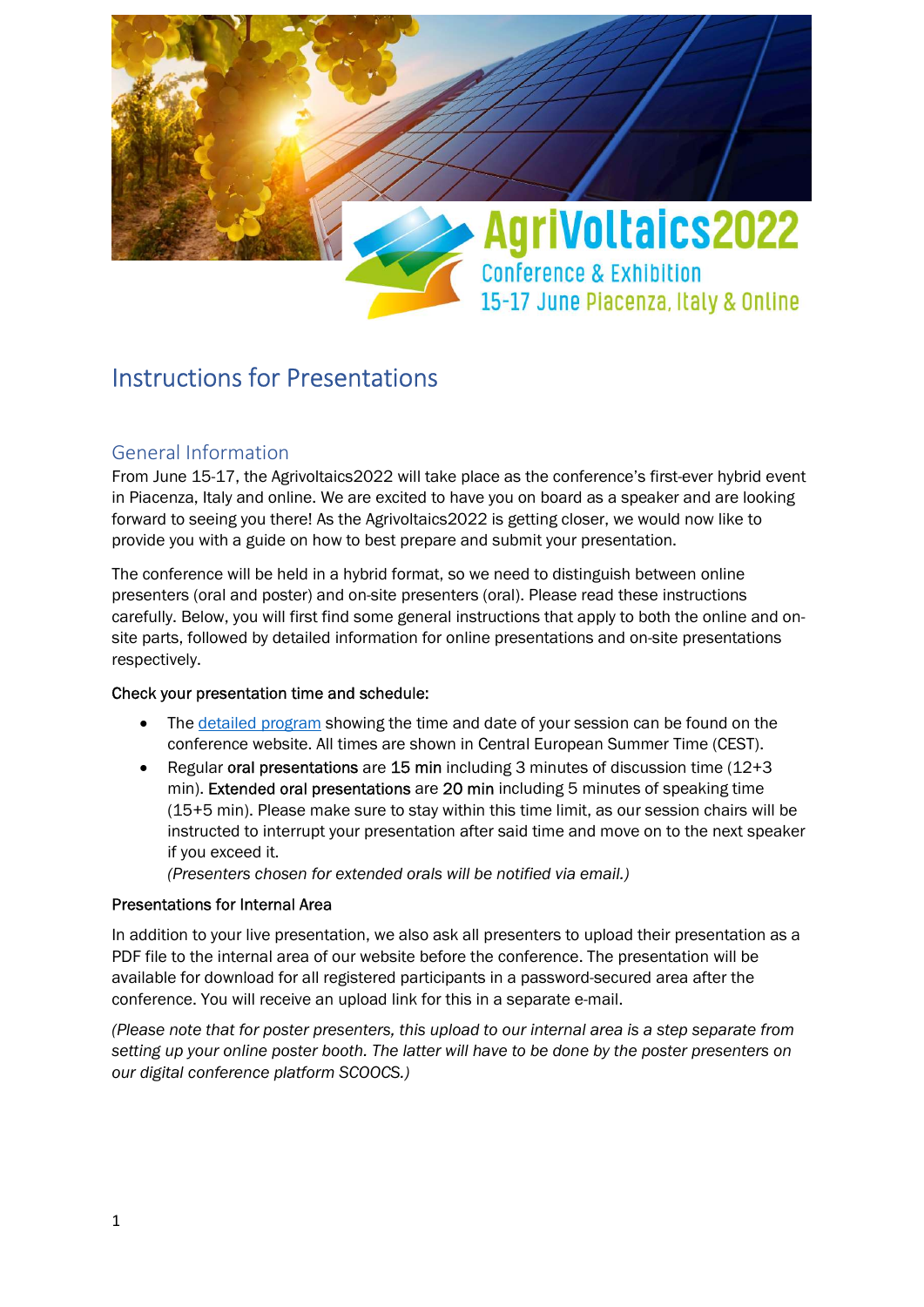

# Instructions for On-Site Speakers in Piacenza

### Presentation upload at the conference:

- All oral presentations must be handed in at the Media Upload Desk on site at the conference.
- Important: Please hand in and check your presentation well in advance, at least one hour before the start of your session.
- Please note that you will not be able to display your presentation directly from your laptop computer or memory stick. All presentations must be uploaded to the conference system in advance.
- Please meet your session chairs inside the conference room at least 10 minutes prior to the beginning of your oral session and familiarize yourself with the technical equipment.

### Formatting instructions:

- Presentations in .ppt format, .pptx format and .pdf format will be accepted. If you have created your presentation in Apple .ppt, please test it on a Windows PC to ensure that it is displayed correctly.
- Avoid any external links in your presentation. The presentation computers do not have an internet connection.
- Non-standard fonts should be embedded.
- All pictures and graphs must be embedded without links.
- Our experience shows that video films and GIFs often cause problems. If you plan to use any moving images, please check them on the computers at the Media Upload Desk when handing in your presentation.

### Other important things:

- Please make sure that your presentation and memory stick do not contain computer viruses of any kind. If you hand in an infected memory stick, you will be asked to come again later with a virus-free stick.
- Online attendees will post their questions into the Zoom chat and attendees in Piacenza will be able to ask questions live. The session chairs will be the link between the attendees online and those who are onsite - they will collect and sort the questions and delegate them to you.
- For your information: The poster presentations will only be accessible through our conference platform SCOOCS. You will receive a link for this platform, too, to be able to attend the poster sessions.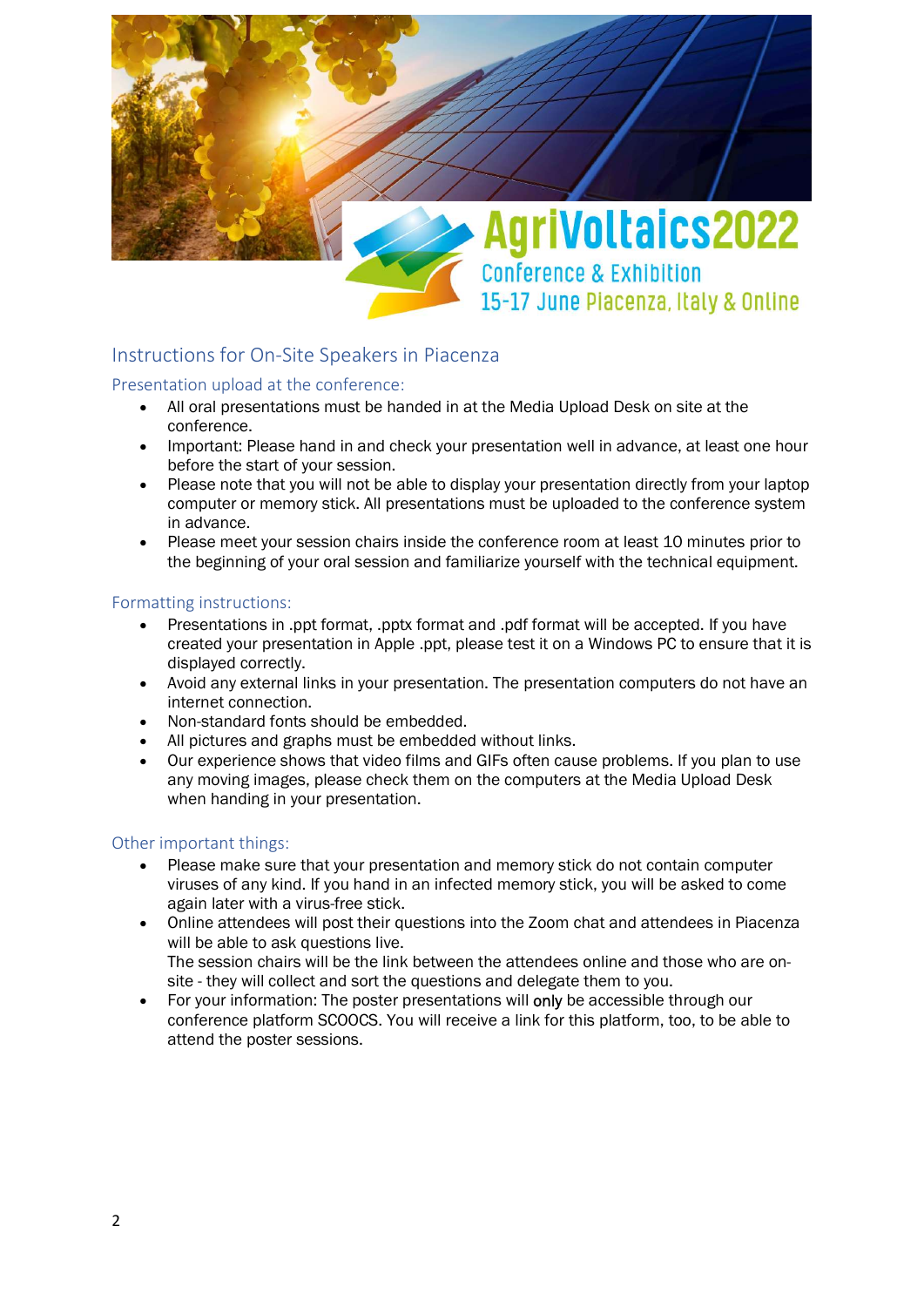

# Instructions for Online Speakers and Poster Presenters

For the online conference we are using two different tools:

- 1. SCOOCS The online conference platform through which all presentations and posters will be accessed by the online attendees and on which you will also be able to network with online participants and visit the poster area.
- 2. Zoom A tool for webinars and meetings, used for your presentation and Q&A. The Zoom webinar will be streamed and will be visible on a screen for on-site participants as well.

# Online Oral Presentations:

Speakers scheduled for an oral presentation only need Zoom. You will receive a personal Zoom invitation 3 days before the conference starts which you can add to your calendar. The invitation link will take you directly to your scheduled webinar session at the time specified in the program and invitation. Please note that for speakers, all webinars start 15 minutes prior the actual session start for a brief technical check.

In case you have not received the invitation by June 13, please contact us via e-mail.

Before the webinar, please make sure to meet the following technical requirements:

- We highly recommend using Chrome or Firefox as your browser, as other browsers may not work properly.
- Make sure that your Wi-Fi signal is sufficiently strong, or even better, connect your computer to the network by cable.
- For good audio quality, consider using a headset or an external microphone.
- Close all tabs and programs you will not need during the presentations.
- Please open your PowerPoint presentation beforehand so you are ready to share your screen and hold the presentation when called upon.

On the day of your presentation, the general procedure for online speakers is as follows:

- Please login to the webinar 15 minutes prior to your session to check audio, camera and screen sharing. The technology host will answer any last questions concerning the procedure.
- All oral speakers are asked to hold their presentation live, regardless of whether they attend online or on-site. Please have your .ppt presentation ready before logging into the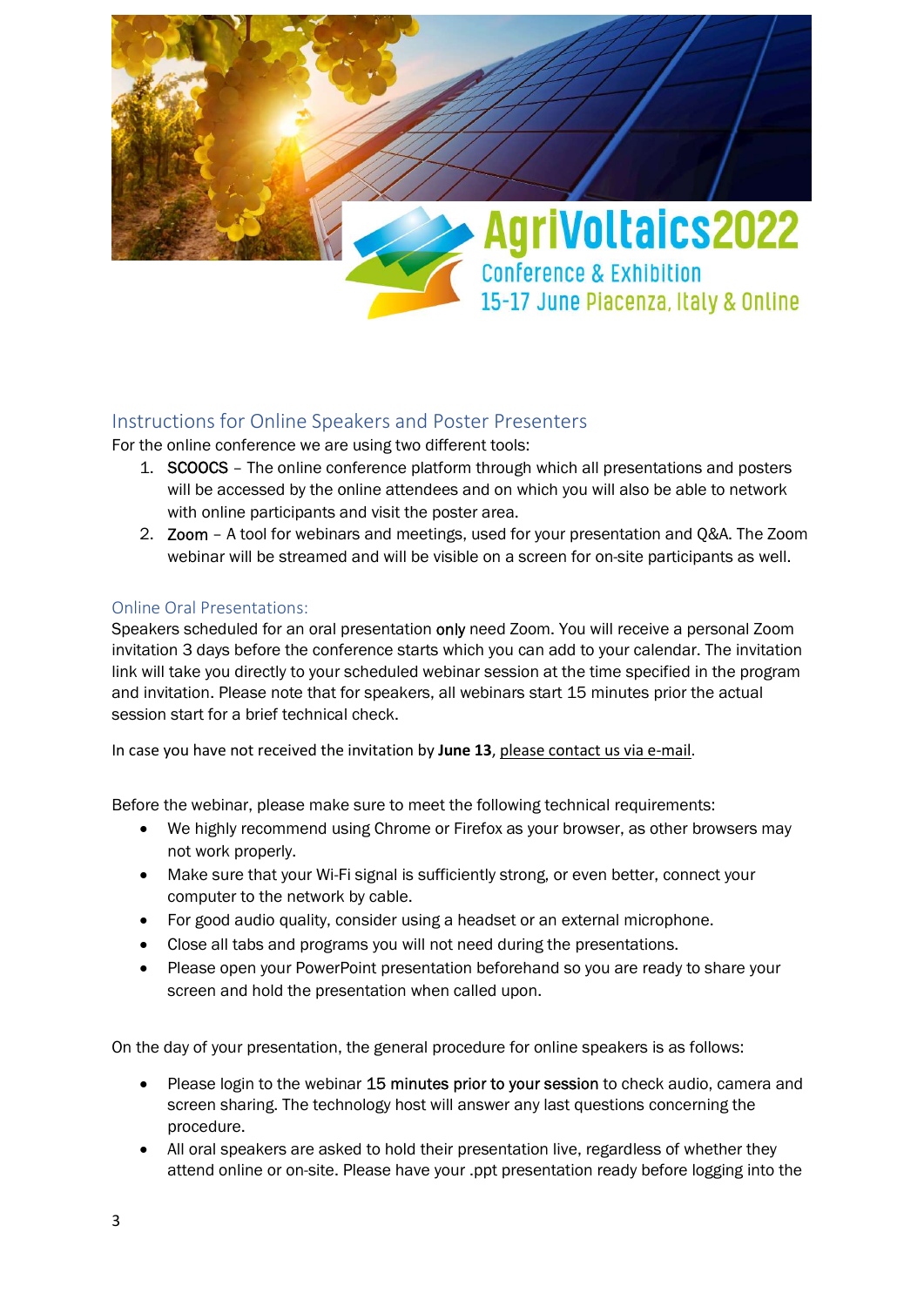

webinar, as you will be asked to share it via the screen-sharing button during your talk. (In exceptional cases, e.g. due to significant time difference or emergencies, a video of your talk may be uploaded beforehand. The video will then be shown during the session. Please let us know in advance if you want to upload a video.)

- Please stay in the Zoom webinar during the whole session. You will be able to follow the entire session there, ask live questions to your fellow speakers and participate in a general Q&A after all talks, provided there is time.
- Right after your presentation, there will be 3 minutes for a Q&A. Online attendees will post their questions into the chat, and attendees in Piacenza can ask their questions onsite. The session chairs will be the link between the attendees online and those who are on-site. They will collect and sort the questions and delegate them to you / the respective speaker.

### Online Zoom Tutorials:

We will be offering online tutorials on Wednesday, June 8, at 10:00 and 16:00 CEST for online speakers in which we go through the basics of Zoom (audio and video settings, screensharing) with you and answer any questions about the conference that you may still have. All online presenters will receive an invitation for these meetings in due time. Attendance is recommended but not mandatory for those who feel confident with the technology.

Please note, however, that attendance of the tech check scheduled 15 minutes prior to each session at the conference is mandatory for all respective speakers and session chairs!

Invitations to our tutorials will follow in a separate email.

### Online Poster Presentations:

For this year's conference, posters will be exclusively displayed via poster booths on our digital conference platform SCOOCS, where they will be accessible both during the conference and for an entire month after. In addition, all posters will be displayed in the password secured Internal Area on the conference website for registered participants for another year after the conference.

Please note that you will have to both set up your poster booth on SCOOCS (see step 1 below) and upload your poster to our Internal Area (see step 2) before the conference.

Your poster session will take place at the time and date given in the conference program. (All times on the website are shown in CEST). During the poster session, you should be logged in to the conference platform and be available for questions and discussion with the conference participants via video call in the Live Poster Booth feature that we will activate on the day of the poster session.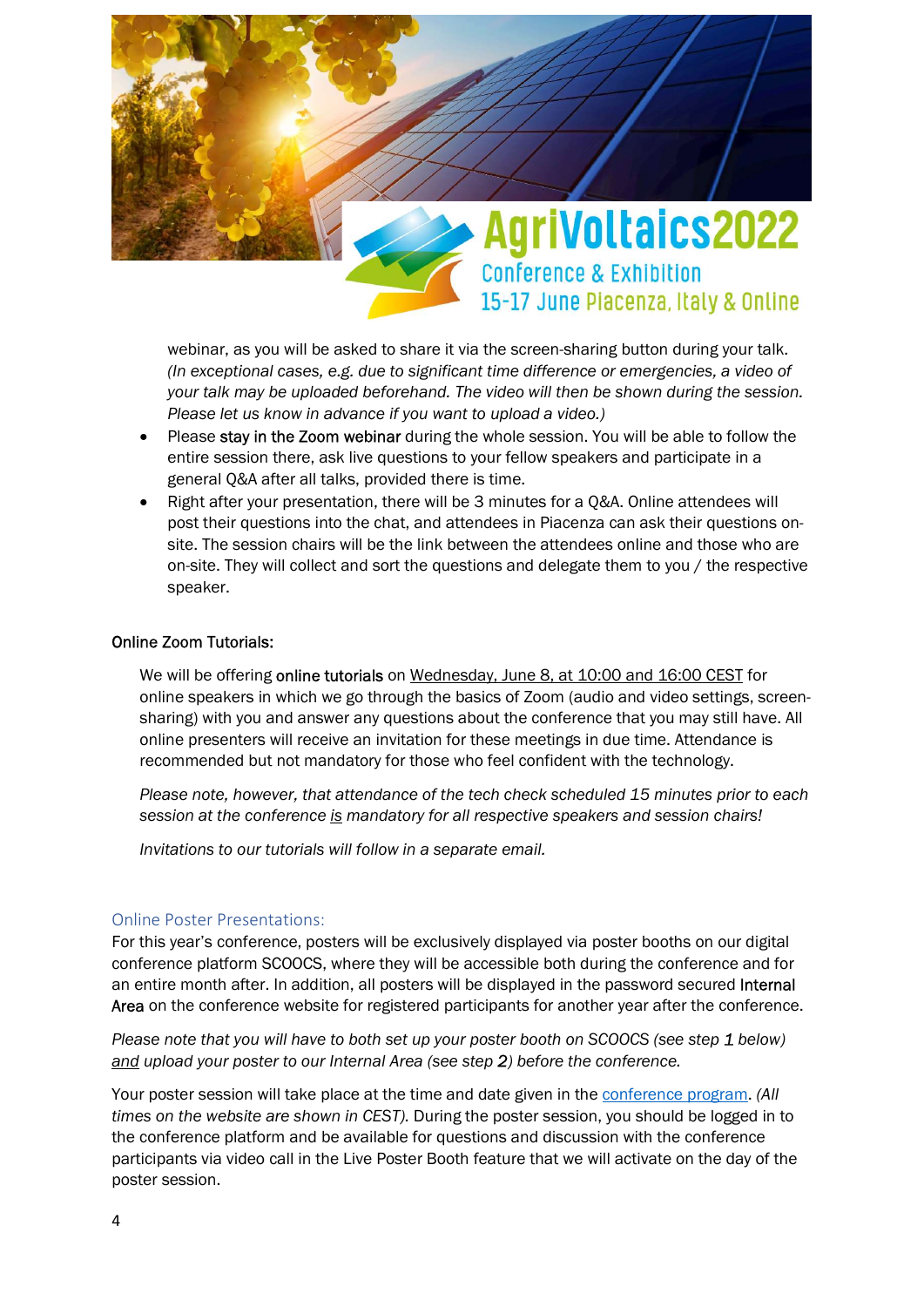

For the Internal Area on the conference website we ask you to prepare your poster as a PDF and, optionally, also prepare a short video with explanations. The same PDF and video should also be uploaded to your poster booth on the conference platform. (Please note that the video is no substitute for your online presence during your session.)

# 1) Set up your online poster booth:

During the conference, your poster should be displayed in your poster booth on SCOOCS.

Please make sure to set up your booth until Thursday, June 9 at the latest. You will find detailed information on how to log in and on how to create a poster booth in SCOOCS on the help page of our conference website that will be accessible in mid-May. We highly recommend opening SCOOCS in the Chrome or Firefox browser, as other browsers may not work properly. Log-in details for the platform will follow in a separate email closer to the conference. Please note that only registered poster authors will be given access to the platform to set up their poster.

### Poster format instructions:

- You are asked to prepare your poster as a single page PDF file. The ideal format for SCOOCS is ca. 750 px width and 1000 px height.
- We recommend that you not include your email address in the PDF file to prevent unsolicited emails.
- Your poster presentation video:
	- $\circ$  The video should be in mp4 format and should not exceed 5 minutes. Start the presentation with a slide / image of your poster and a short introduction of yourself.
	- o We recommend making your short video by recording a number of ppt slides together with audio explanations, using PowerPoint (Microsoft Office) to record your speech. Additionally, you have the option to use your webcam and add a recording of yourself in the lower-right corner of your presentation. Please find an Office tutorial here.
	- o If you are more familiar with other video recording tools, you are of course welcome to use those to create the mp4 file.

# 2) Upload your poster to the Internal Area:

- All files (PDF and, if you wish, mp4) should be uploaded by Thursday, June 9 at the latest.
- For this step, you will receive a personal upload link in a second email.
- Please note that consent for publication for both the video presentation and the poster PDF must be given during the upload process.